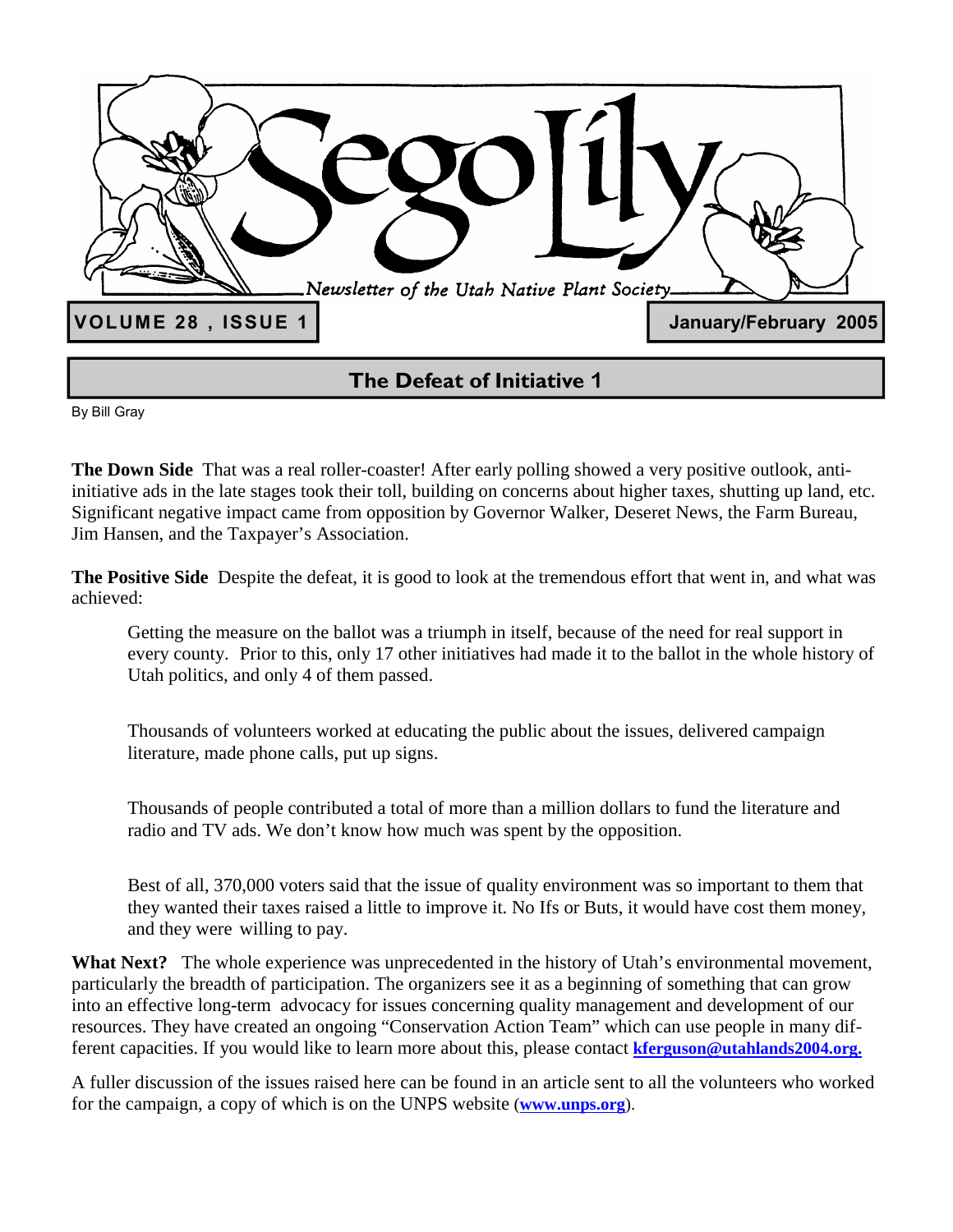# **JVWCD's Demo Gardens : A Place To Cultivate Your Imagination**

Words and Photos By Kelly McNulty

Sometimes, you have to see it before you can, well, see it. And for native plant enthusiasts with green thumbs, but maybe not so green imaginations, The Jordan Valley Water Conservancy District (JVWCD) Demonstration Garden offers a real-world look at incorporating native Utah plants into the landscape. Which is why, to help raise awareness of UNPS, the Society chose to host a booth at two of the JVWCD's Garden Fairs this past summer.

"Planting" a booth dedicated to native plants in the middle of a native plant landscape where people have come to learn about adding natives to their own landscapes was a great way to teach attendees not only about the society, but about native plants as well. What's more, attendees could see a plant, learn about it and go buy it from one of the nurseries also at the events.

Many people stopping by the Society's booth, located in the garden's High Desert Mountain landscape were eager to learn about gardening with natives. The High Desert Mountain landscape is one of the six that make up the Demonstration Garden's Neighborhood Garden area. And all six landscapes—Traditional, Perennial, Modified, Woodland, Harvest and High Desert Mountain—include Utah native plants with the most natives in the High Desert Mountain and Woodland landscapes.



**Above and center, views of JVWCD Demo Gardens** 



**Below, Utah Valley President, Celeste Kennard with Joy Bossi** 



Set against a beautiful backdrop of tan and rose gravel next to an authentic-looking dry river bed made up of huge rounded stones, the High Desert Mountain landscape is based on a desert theme and incorporates many plants indigenous to Utah. Many are from southern Utah, but easily adapt to more northerly Utah areas. Among the numerous native trees, shrubs, grasses and perennials found in the landscape are Utah Pussytoes (Antennaria parviflora), Fringed Sage (Artemisia frigida), Big Sagebrush (Artemisia tridentata), Utah Ladyfinger (Astragalus utahensis), Four-Wing Saltbrush (Atriplex canescens), Desert Marigold (Baileya multiradiata), Blue Grama Grass (Bouteloua gracilis), Indian Paintbrush (Castileja chromosa) and Pinyon Pine (Pinus edulis). Also showcased are a few specimens of Desert Four O'Clock (Mirabilis multiflora), well on their way to reaching this plant's possible eight-foot diameter.

Established plants in this landscape are thriving with no irrigation and new plants receive only occasional hand watering for the one to two years required for establishment. Says JVWCD's Paula Mohadjer, "This garden hasn't been watered, at all, for two years."

People stopping by the Society's booth were often shocked to learn not only of the lack of water required by natives - once established, but also that many of the beautiful and colorful plants growing in this area are native to their very own state!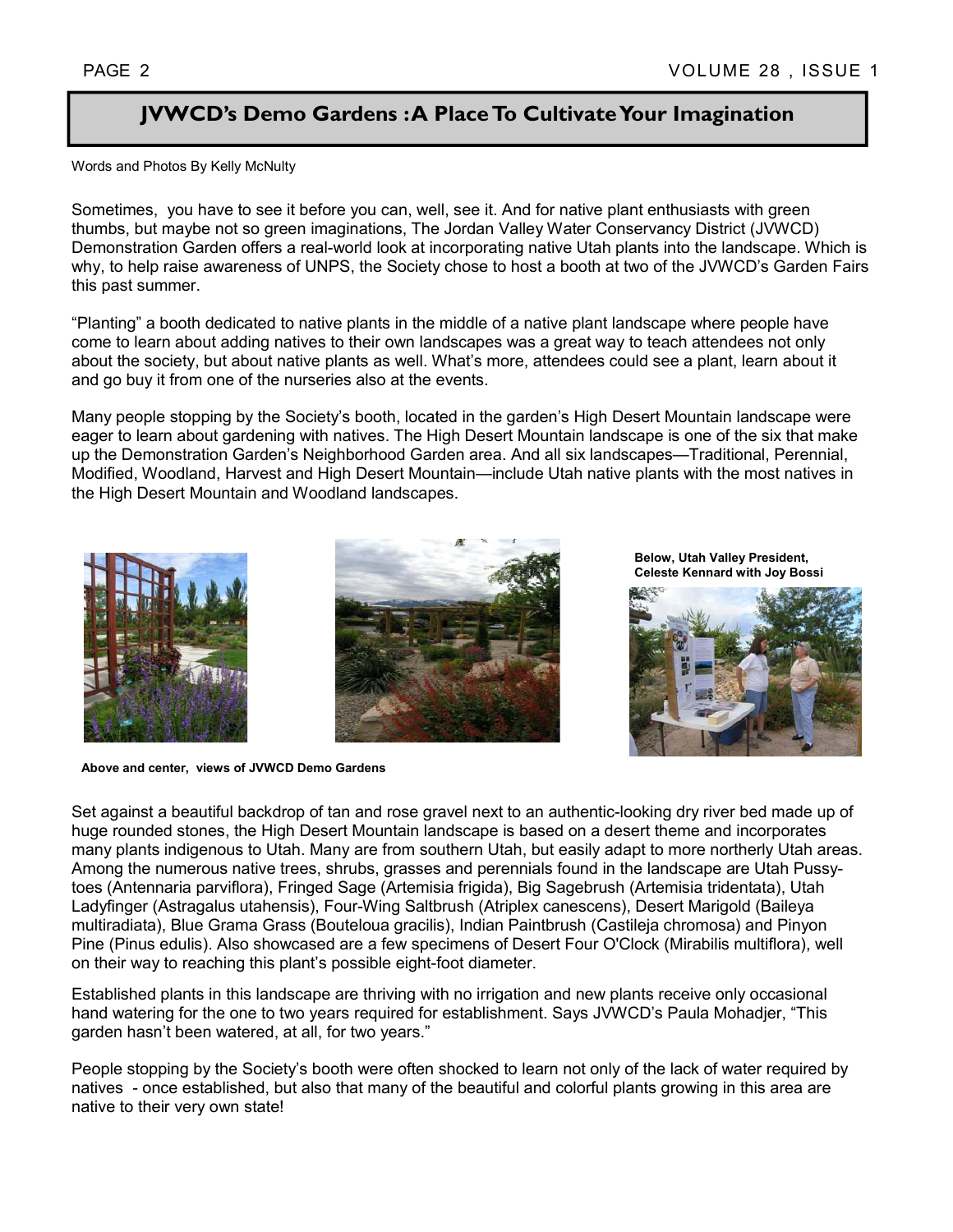The Woodland landscape incorporates natives in an informal **terrain** that will eventually grow into a dry shade garden. This landscape requires water only once a month. Featured plants include Rocky Mountain Maple (Acer glabrum), Curleaf Mahogany (Cercocarpus ledifolius), Squawbush (Rhus trilobata) and numerous native perennials.

To cull ideas for their own gardens or just to enjoy the grounds, native plant and gardening enthusiasts can visit the Demonstration Gardens year-round at 8215 South 1300 West in West Jordan.

Summer hours are 8 a.m. to 8 p.m. daily from May 1 to September 30. Winter hours are 8 a.m. to 5 p.m. Monday through Friday from October 1 to April 30.



**Learning more about Natives at JVWCD** 

To see more photos and for more information on the gardens, Garden Fairs, classes and other programs, visit the JVWCD's website at **www.slowtheflow.org**.

# **UNPS LIFETIME MEMBER UPDATE**

Larry and Therese Meyer have become, EACH, the latest Utah Native Plant Society lifetime members. UNPS now has 18 lifetime memberships. Larry and Therese have also worked tirelessly to support UNPS including a very, very long stint as newsletter editor, as chairs or co-chairs of committees and serving on our board (and are currently board members) and in many other capacities. Thanks Therese! Thanks Larry!

#### **Ben Franklin**

President of UNPS, Susan Garvin and the board of directors would like to give their heartfelt thanks to Ben Franklin for his many years of service as UNPS treasurer and look forward to his serving as an honorary board member in 2005.



**Announcements** 

Announcements

# *Jan/ Feb* **2005**

| The Defeat of Initiative 1: P1       | <b>I JVWCD Demo Gardens: P2</b>                                          |  |
|--------------------------------------|--------------------------------------------------------------------------|--|
| <b>Announcements: P3</b>             | UNPS Responds to Proposed Castle Peak Oil and Gas Expansion Project : P4 |  |
| <b>Chapter News &amp; Events: P5</b> | Make a Difference in 2005 : P7<br>Now Available: P6                      |  |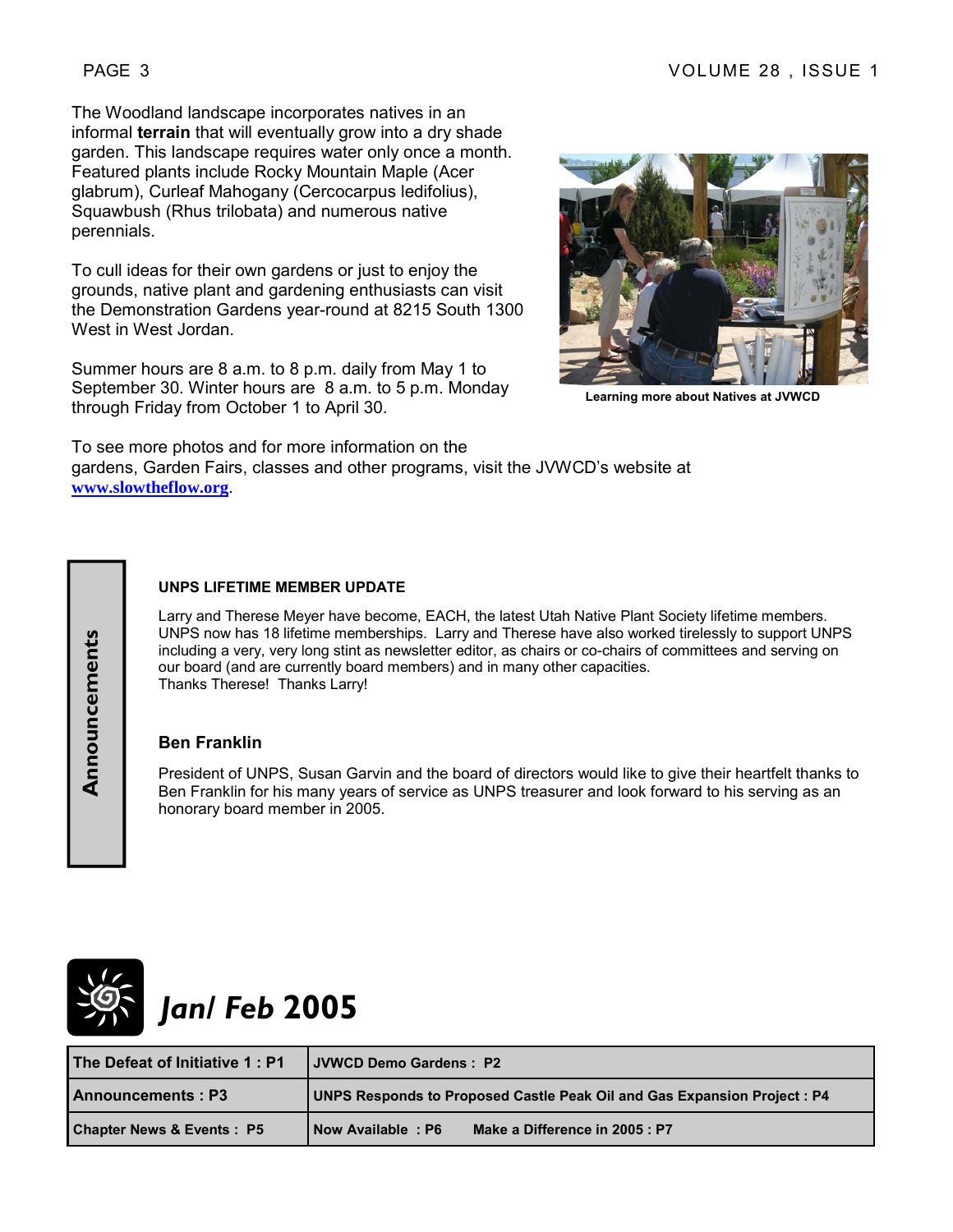# **UNPS Responds to Proposed Castle Peak and Eightmile Flat Oil and Gas Expansion Project**

by Tony Frates

In late November of 2004, UNPS submitted comments in response to a draft environmental impact statement (DEIS) in connection with proposed oil and gas expansion which would involve a disturbance to over 3500 acres of native shrublands. Over a 12-year period over 900 additional wells are proposed to be drilled on 40-acre spacing patterns to pump oil and gas from the Green River Formation.

The disturbance impact includes some 80 miles of new and upgraded roads; considerable water resources will be consumed.

We believe that the DEIS improperly evaluates the impact to the federally listed *Sclerocactus brevispinus* and in general *S. brevispinus* habitat is not being properly managed. Much of the total habitat for this species is in the project area with some 680 acres of known habitat under the BLM recommended alternative proposed to be disturbed. Some 3,000 acres of potential habitat for this

species could be disturbed. *S. brevispinus* plants would be removed. Since 1995 as many as 100 endangered *Sclerocacti* have already been removed. With reference to *S. brevispinus* the DEIS states: **The project area includes over 50 percent of this species' known popula-**

**tion** (Draft Environmental Impact Statement Castle Peak and Eightmile Flat Oil and Gas Expansion Project Inland Resources Inc., September 2004, table 3.7-1, page 3.7-2, on page 150 of the 359 page PDF document).

Yet it then proceeds to conclude that the overall impact will be acceptable because it lumps *S. brevispinus* under the listed *Sclerocactus glaucus* (which has a broader albeit very limited distribution) for purposes of impact analysis.



**Sclerocactus brevispinus photo courtesy of Ben Franklin** 

It will take some 50 years for vegetation to recover; 250 years for cryptobiotic crusts to recover as acknowledged in the DEIS. The applicant is Inland Resources, Inc. of Denver, Colorado. The entire project area will literally be dotted with oil wells.

There is no excuse for the taking of any endangered cacti in connection with this project.. All habitat for *Sclerocactus brevispinus* should be protected. Multiple use values have not been properly considered.

Other groups that responded to the DEIS included the Center for Native Ecosytems, The Nature Conservancy and Western Resource Advocates.

The UNPS response letter can be viewed at **http://www.unps.org/miscpdf/UNPSCPDEISResponse.pdf**  (or go to our News page at **www.unps.org** and click on the link provided there). The Vernal BLM NEPA web site is at **http://www.blm.gov/utah/vernal/nepa.html**.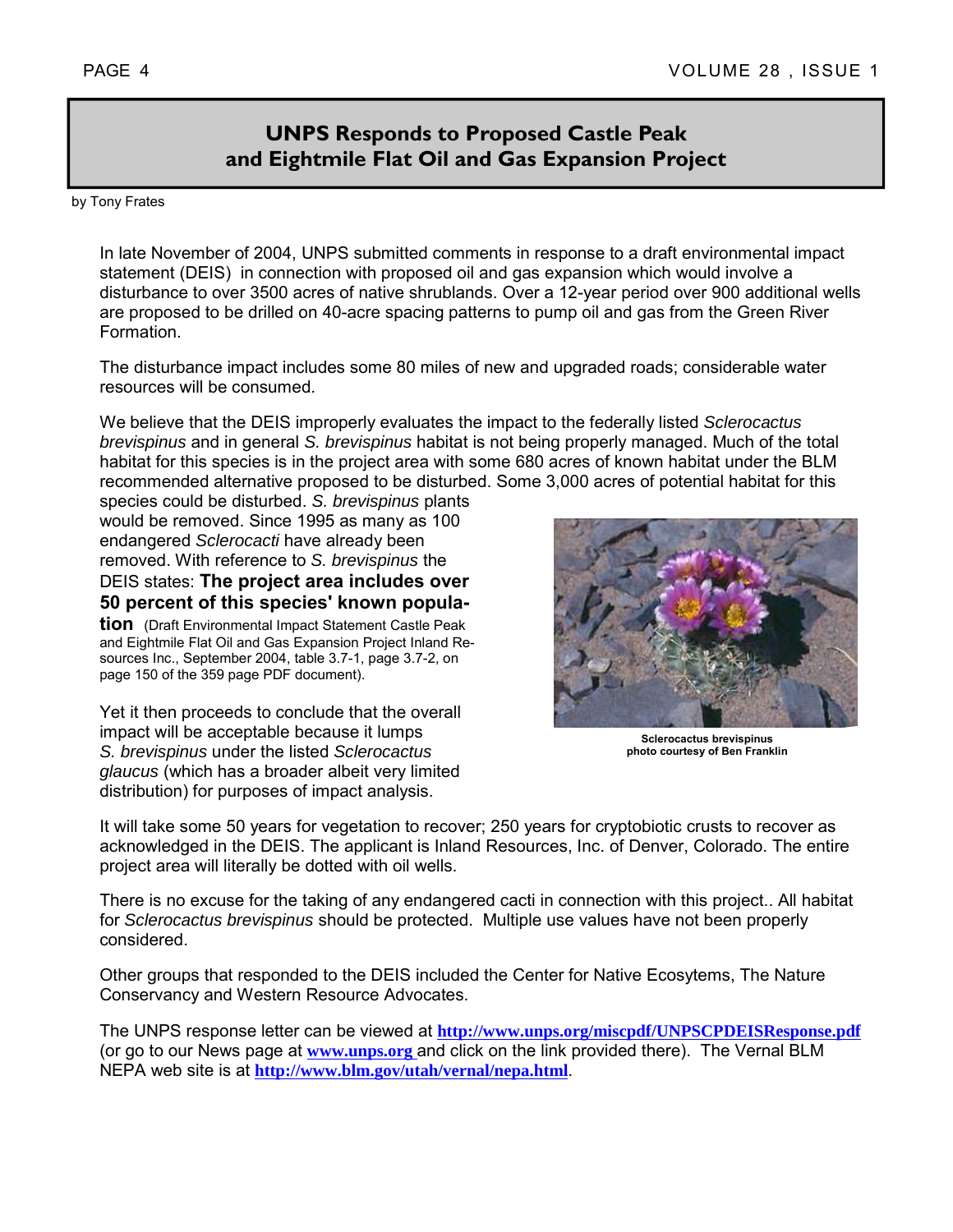

# **Events and Chapter News**

# **NEW CHAPTER!**

#### **Welcome Kane Chapter!**

As we reported in the last Sego Lily (Nov/Dec 04) Walt Fertig and company have been trying to set up a new chapter in Kane County. Those efforts have paid off and we would like to offer a warm welcome to our newest chapter which currently has 20 members and is still growing.

For more information on Kane chapter and upcoming events contact Walt on 435-644-8129 or **walt@xpressweb.com**.

**Cache Chapter** 

# Announcing the Annual UNPS-Cache Chapter Meeting, Dinner and Social

**When**: January 13, 2005, **At** 6 PM if eating there, 7 PM if not.

**Where**: El Toro Viejo 1079 North Main LOGAN, UT 84341-2215 (435) 753-4084

**http://mapsonus.switchboard.com/bin/maps-maponly/usr=~41b8bd1e.408cd.abc.8/c=1/refsrc=SB.home/isredir=1/**

Ask for UNPS or Steve Ripple - we will be in the back, but may eat first in the regular restaurant.

Speakers: Lee Bjerregaard and Mark Ellis, will speak on the genetics of populations of Maguire Primrose in Logan Canyon

We will also discuss future events and activities for the year, our goals as a UNPS Chapter and for the State UNPS, and talk about the potential of new officer positions for our chapter.

Contact Steve Ripple 435.752.2732 **limax-maxumus@comcast.net**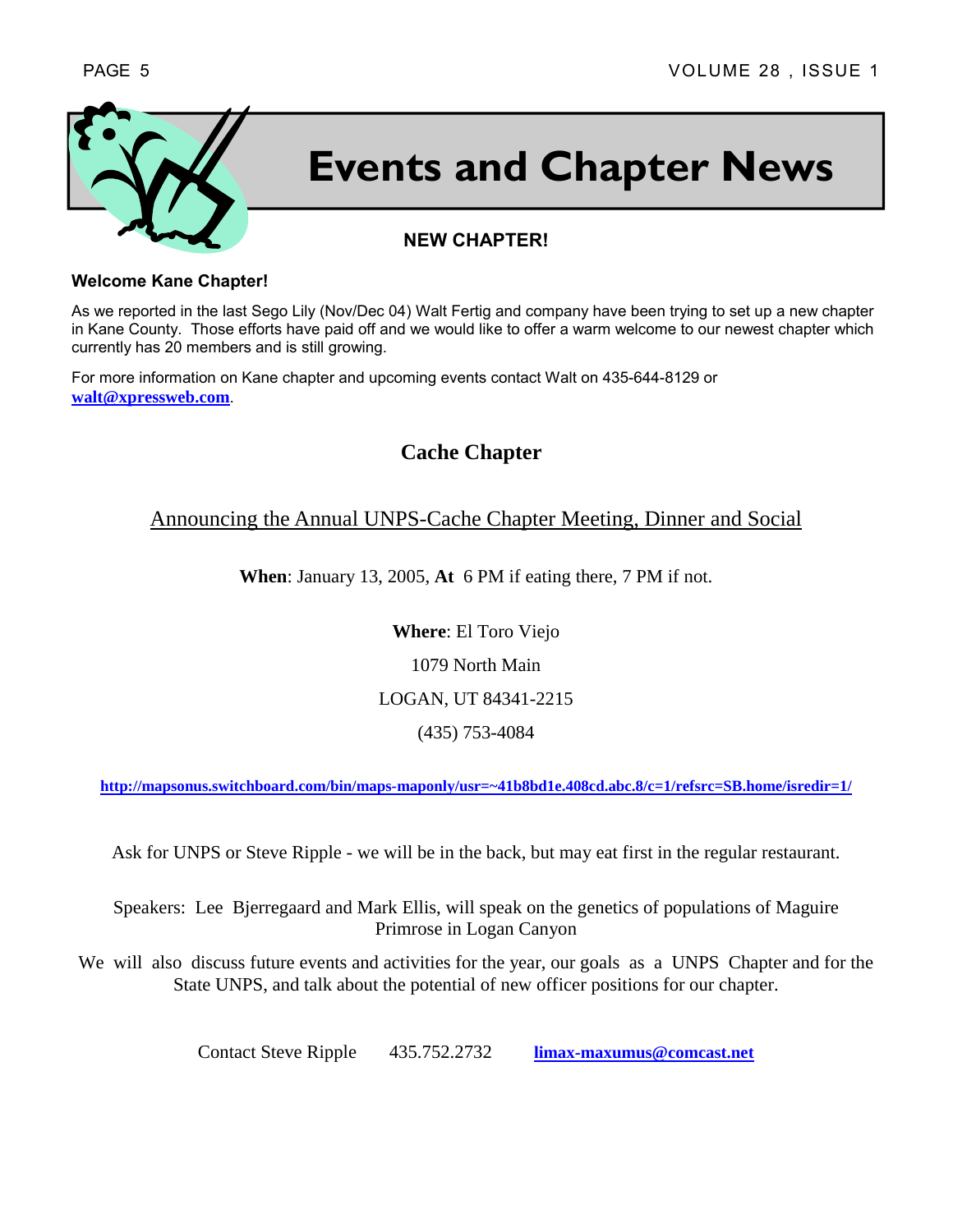#### **Utah Valley Chapter News**

For 2005, the Utah Valley Chapter plans to meet on the following Friday evenings February 18, May 20, August 19 and November 18. These chapter meetings are held at the Provo Federal Building, 100 North and 100 West in Provo. Meetings start at 7 p.m. preceded by a potluck dinner at 6.

The speaker at the February meeting will be landscape designer and chapter member Terri Williams, whose topic will be "landscaping solutions with native plants".

Our last meeting in November 2004 featured Dr. Phil Allen, who gave a powerpoint presentation updating us on the ecosystem restoration efforts at Provo's Rock Canyon, and also brought huge posters presenting other research and restoration projects he and his BYU students have been working on. The next day chapter members went out to Rock Canyon to do supplemental plantings of native grasses and wildflowers throughout the restoration area.

Chapter officers going into 2005 are Celeste Kennard as President, Randall Nish as Treasurer, and Denise Van Keuren as Secretary.

Congratulations to these chapter members joining the State Board - Terri Williams as State-level Secretary and Celeste Kennard as State-level Treasurer (in addition to being the chapter representative to the Board). They join Susan Garvin, Phil Allen and Susan Meyer in serving the whole UNPS on committees or the Board from Utah Valley!

# **Lecture at Red Butte Gardens**

#### When? Thursday January 20

## Where? The Orangerie, at Red Butte Gardens

## Time? 7pm

# Guest Lecturer Kathleen Dean Moore, Professor of Philosophy at Oregon State University

# **"TOWARD AN ECOLOGICAL ETHIC OF CARE"**

**For more information go to Red Butte's website www.redbuttegarden.org/** 

**This lecture is cosponsored with the U's new environmental humanities program, the Stegner center and the Utah Arts Council**

# **Now Available**

#### **TECHNICAL PUBLICATIONS OF NOTE**

Dynamics of a Dwarf Bear-Poppy (*Arctomecon humilis*) Population Over a Sixteen-Year Period. K.T. Harper and Renee Van Buren in Western North American Naturalist, Volume 64, No. 4, October 2004, pages 482-491.

Do Alien Plants Reduce Insect Biomass? Douglas W. Tallamy in Conservation Biology, Volume 18, No. 6, December 2004, pages 1689-1692.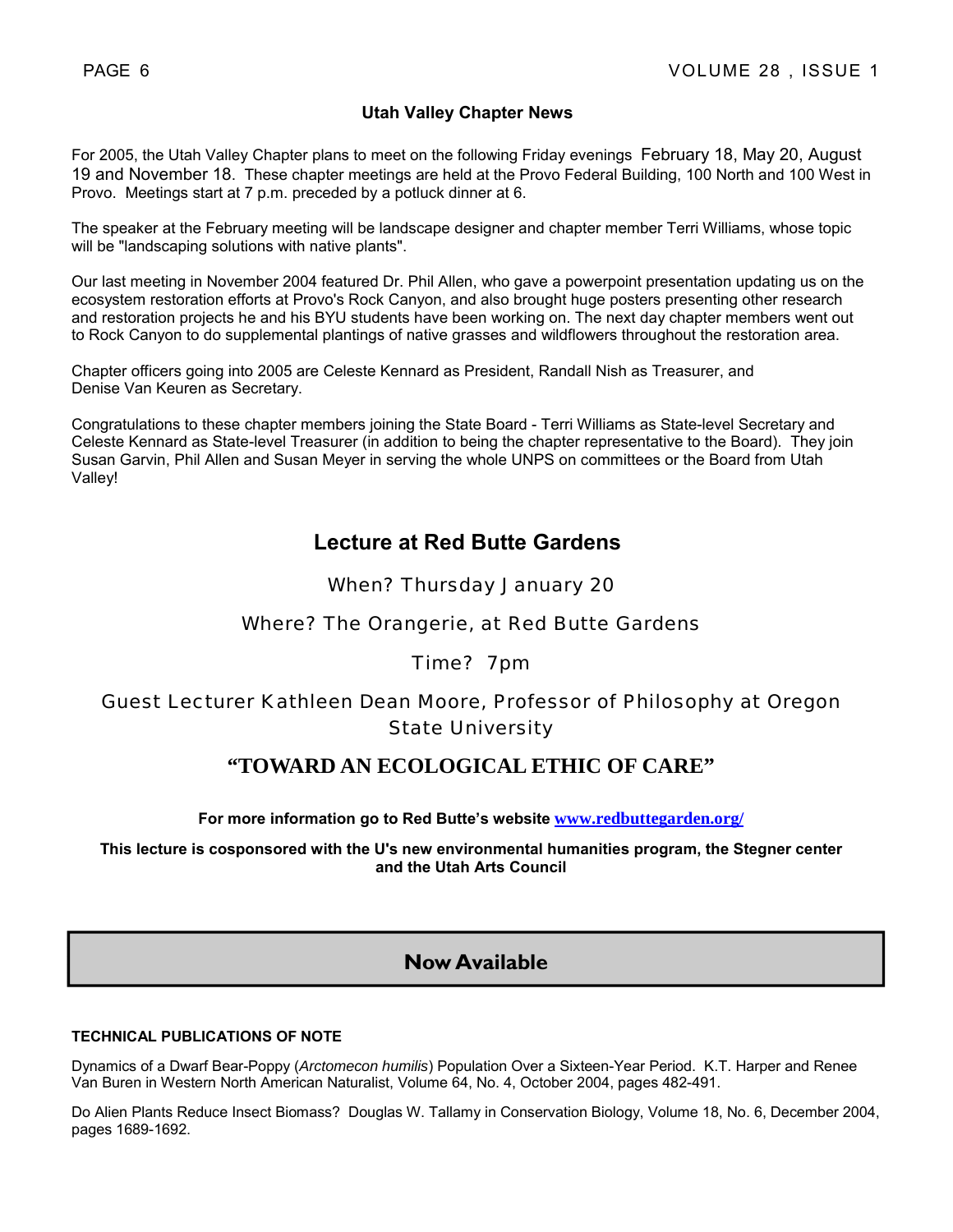# **Restoring Western Ranges and Wildlands**

This book, edited and largely authored by Steve Monsen from the Shrub Sciences Lab in Provo, is available online in .pdf format at the following link, with instructions on downloading or ordering a printed copy.

**http://www.fs.fed.us/rm/pubs/rmrs\_gtr136.html**.

This work, in three volumes, provides background on philosophy, processes, plant materials selection, site preparation, and seed and seeding equipment for re-vegetating disturbed rangelands, emphasizing use of native species. The 29 chapters include guidelines for planning, conducting, and managing, and contain a compilation of rangeland re-vegetation research conducted over the last several decades to aid practitioners in reestablishing healthy communities and curbing the spread of invasive species.

Volume 1 contains the first 17 chapters plus the index. Volume 2 contains chapters 18-23 plus the index. Volume 3 contains chapters 24-29 plus appendices and index.

## **Utah at Home: Landscaping with Native Plants booklet available**

We are pleased to be able to offer this 20-page, full-color, how-to booklet published by the Intermountain Native Plant Grower Association. It was created to give gardeners easy-to-follow guidelines for using native plants in home landscapes and is highly recommended. The booklet can be purchased via our Store page at **www.unps.org**. Cost of the booklet is \$1.50 for members (plus 75 cents postage) and \$2.00 for non-members (plus postage).

# **How to Help Us Make a Difference in 2005**

**Make a donation!** Donations can be made painlessly via our Store page (**www.unps.org** and then click on Store) or your can simply mail us a check. Donations in any amount are greatly appreciated and 100% are applied to mission critical projects.

**Go native!** By planting Utah natives in your Utah landscape, you are helping to stem the tide of the alien invasion as well as raise awareness of the vital need to use those plants best suited for our environment. For more information about planting Utah natives and where they can be obtained, see our Plant sources page at **www.unps.org/PAGES/cohortlist.html** or go to **www.unps.org** and click on Plant sources.

**Volunteer!** Help is always needed in every aspect of the organization including administration/ membership, newsletter, horticulture, field trips, invasive species, web site, conservation and many more. Tell us what you are interested in doing by sending an e-mail to **unps@unps.org** . We need help from every corner of the state.